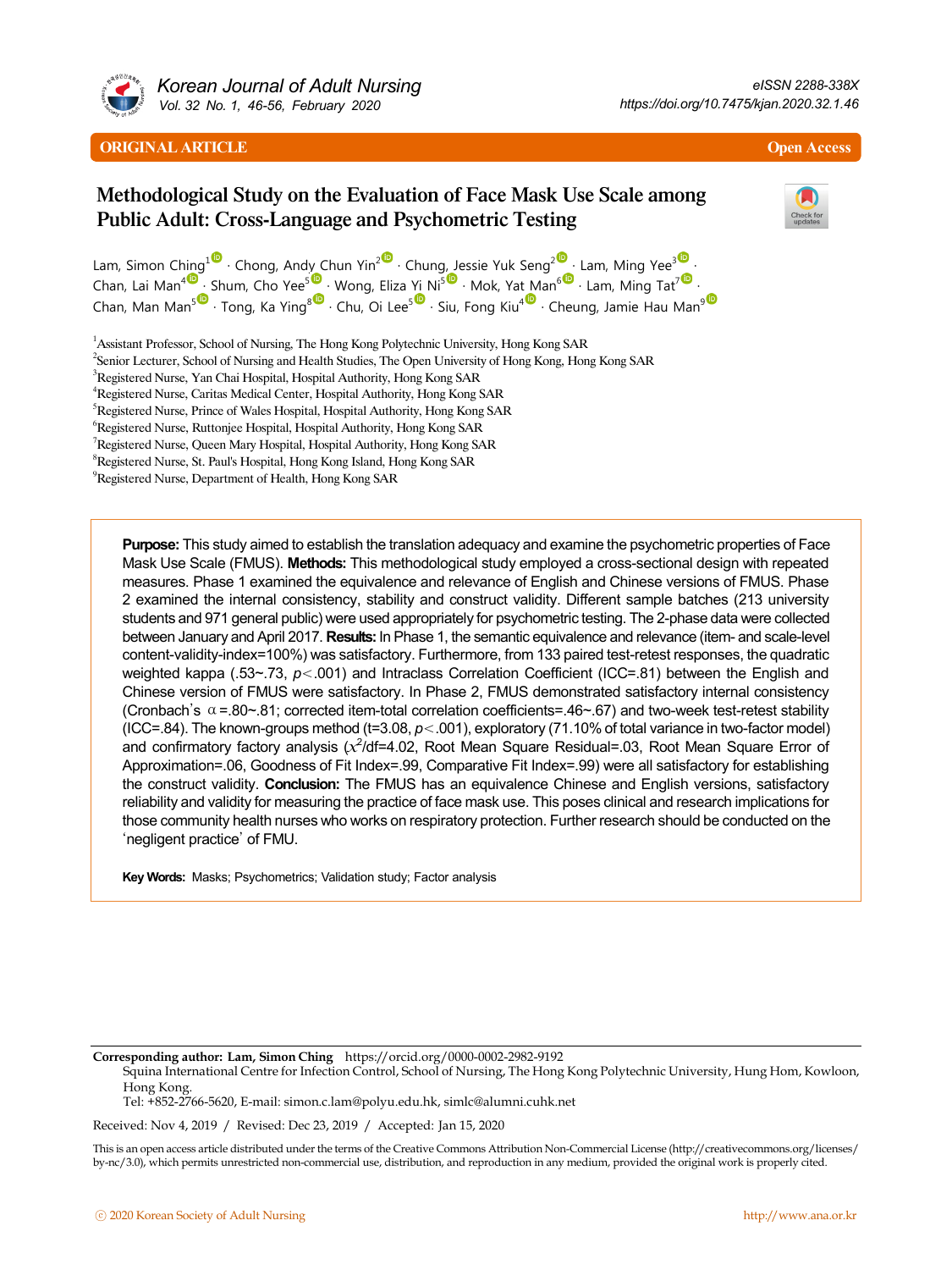## **INTRODUCTION**

Influenza is an acute viral infection, seriously invading the health of the population worldwide [1,2]. The primary transmission of viruses is person-to-person contact through respiratory droplets when coughing, sneezing, talking or even breathing [1-3].

Influenza viruses circulate worldwide and attack 5~10% of adults and 20~30% of children globally annually. Such attack is one of the serious public health problems causing severe morbidity and mortality each year, especially among high-risk populations [1]. The respiratory system of people with severe influenza may be adversely affected [2]. They may also develop fatal complications such as viral or bacterial pneumonia which requires hospitalisation or causes death [4]. WHO [2] claimed that approximately five million cases of severe diseases and approximately 500,000 deaths associated with influenza occur every year worldwide. As a seasonal epidemic, influenza is prevalent in winter (from January to March) and summer (from July to August) in Hong Kong [4]. It caused 9,647 hospitalisations and 93 deaths from April 2009 to July 2010 [5]. In 2017, the reported infection rate of influenza remains high at approximately 28.1 to 76.4 (mean of 48.2) Influenza-Like-Illness (ILI) cases per 1,000 consultations [5,6]. Therefore, the prevention of influenza is important.

Previous primary studies [7-10] and recent systematic review [11] indicated that Face Mask Use (FMU) is one of the most effective non-pharmaceutical methods to prevent the transmission of influenza, which mainly spreads through contact, droplet and aerosol transmission. For contact transmission, influenza virus can be transmitted by direct or indirect contact, as it attaches to skin surface and survives on nonporous surfaces for 8 to 48 hours. Face mask could protect wearers from touching their noses or mouths by contaminated hands [7]. For droplet transmission, virus is mainly transmitted by particles that are generated during talking, sneezing and coughing by host. WHO indicated that face masks are used to protect caregivers and healthcare providers against droplet-transmitted pathogens [2] no matter people wear the face mask properly or not. As a physical barrier, face mask can block the particles expelled effectively [10]. For aerosol transmission, a study reported that face mask can reduce an average of 6-fold exposure to aerosolized infectious virus [9]. The above literature clearly indicated the importance and effectiveness of FMU in control of respiratory virus transmission in different settings globally.

For measurement, seven studies have adopted different self-developed instruments to measure FMU practice [3,

12-14]. Most of them have depicted the dimensions of their instruments used on certain categories or areas as only one. However, Ho [3] stated that the practice of FMU can be divided into two categories and three circumstances. The two categories represent the purposes of FMU, namely, protecting oneself and others. The three major circumstances wherein people use face masks are public, home and clinics. The concept of FMU practice provided a comprehensive coverage that integrated different notions from the literature. With such understanding, nurse would effectively deliver the accurate health promotion message in primary care setting.

"Just as language molds the way we think, our health measurements influence and are also influenced by the way we define and think about health"(p. 11) [15]. Accurate measurement of FMU practice among general adult is essential to inform the health promotion strategy as well as prevention measures [3,12-14]. Face Mask Use Scale (FMUS) based on such concept was developed in 2012 to measure how frequent people wear face masks in a given circumstance. FMUS is brief and relevant with satisfactory adequacy. Although Chinese and English versions of FMUS were developed [3], the translation adequacy between them remained uncertain. This uncertainty influences its cross-language adaptation [16], rendering that cross-cultural comparisons are still unavailable. Furthermore, the psychometric properties of FMUS have not yet been examined. Therefore, the study performed cross-language testing between Chinese and English versions. A comprehensive psychometric testing was conducted to provide solid evidence on the reliability and validity of FMUS for facilitating future cross-cultural population-based investigation on the practice of FMU.

# **METHODS**

## **1. Overall Study Design**

This study employed two phases: I. examination of equivalence and relevance of English and Chinese versions of FMUS and II. examination of psychometric properties. The mentioned phases adopted classical and latest instrument adaptation and validation procedures [16-19], which ensure the appropriateness of the content before performing psychometric testing [17,19].

## **2. Phase 1: Examination of Equivalence and Relevance of English and Chinese versions**

This phase aimed to establish the translation equiv-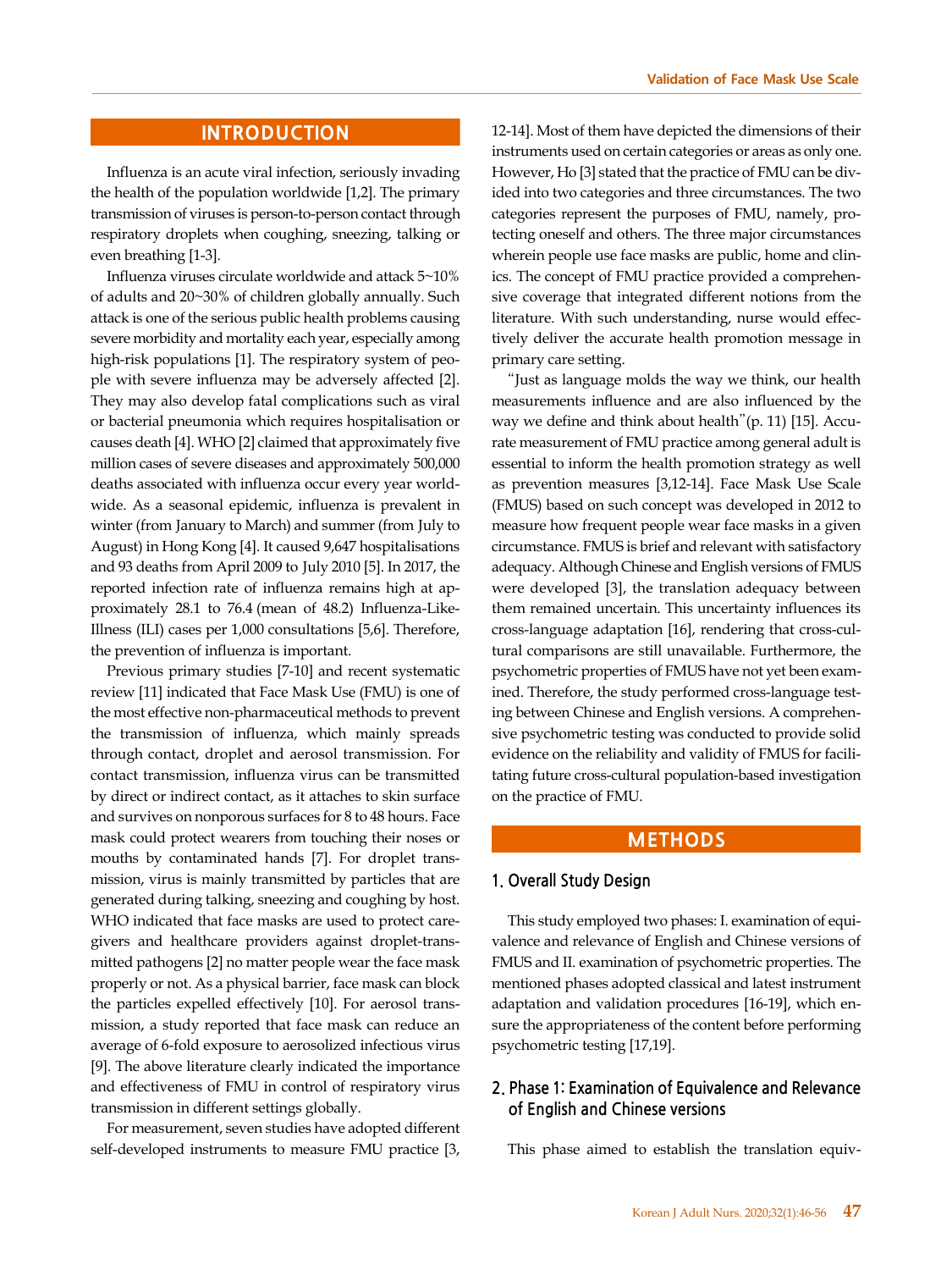alence and relevance of the English and Chinese versions through three steps: semantic equivalence, content validation, and cross-language testing.

#### **1) Semantic equivalence**

The English and Chinese versions of FMUS were reviewed by a panel of six bilingual experts (i.e., academic experts in infection control, physicians, and nurses) for semantic equivalence [17]. This review was the first step to check the appropriateness of translation. The semantic equivalence score was calculated from a rating on a four points options (1=not appropriate to 4=most appropriate). Experts were invited to examine the linguistic and cultural equivalence of the translation. Any item rated as 'not appropriate' by more than 20% of respondents was suggested to be revised [17].

#### **2) Content validation**

The relevance of FMUS items was reviewed by another six experts (i.e., academic experts in infection control, physicians, nurses, allied health care professionals) on a four points options (i.e. 1=not relevant, 2=somewhat relevant, 3=quite relevant, 4=highly relevant) in Step 2 [18,20]. Written comments were sought from responses with a rating less than or equal to 2. Content Validity Index (CVI) was then computed by the proportion of responses in agreement with relevance. The formula can be found elsewhere [20]. Item-level CVI (I-CVI) and Scale-level CVI (S-CVI) were regarded as satisfactory with CVI greater than .80 [19,20]

#### **3) Cross-language testing**

Step 3 aimed to provide empirical evidence for the equivalence of the English and Chinese versions of FMUS using cross-language testing, which is the most stringent method for that.

Setting and sample: A convenience sample of 350 university students in Hong Kong was invited to participate in this step of Phase 1. University students were appropriate participants because their education level was able to comprehend and interpret both English and Chinese items of FMUS [18]. The exclusion criteria were no influenza-like illnesses in the past two years and living alone (i.e. not cohabiting with any family member). FMUS measures the actual FMU practice of individuals when they have influenza-like illnesses to reflect the concept of 'protect others.' The first exclusion criterion was used to exclude a participant without a recent FMU experience of 'protect others', which enhances the credibility of the result. The second criterion excluded a participant without other family member cohabiting because the FMUS required a participant to recall the practice of FMU towards other people at home.

Data collection procedure: Participants responded to the Chinese FMUS first and were invited to respond to the English FMUS two weeks later. Each participant was recorded with a 6-number code (created by them based on individual mobile phone and student identity number for pairing purpose and maintaining their anonymity.

Data analysis: The quadratic weighted kappa statistics (*k*) for item-to-item agreement and Intraclass Correlation Coefficient (ICC) for overall equivalence were all employed to indicate the equivalence of Chinese and English version. The value of *k* >.40 and ICC > .75 indicate a satisfactory equivalence [19].

### **3. Phase 2: Psychometric Testing of FMUS**

A cross-sectional and correlation design with repeated measures was employed in Phase 2. Apart from the content validation in Phase 1, the psychometric testing was further conducted to investigate the internal consistency, stability, and construct validity of FMUS.

Setting and sample: Two convenience sample batches were used appropriately to perform the psychometric testing of FMUS. Batch 1 sample was a total of 213 students from a university in Hong Kong, whereas batch 2 recruited 971 adults from three railway stations in Hong Kong. Participants of both batches applied the same exclusion criteria: no influenza-like illnesses in the past two years and living alone (i.e. not cohabiting with any family member). FMUS measures the actual FMU practice of individuals when they have influenza-like illnesses to reflect the concept of 'protect others.' The first exclusion criterion was used to exclude a participant without a recent FMU experience of 'protect others', which enhances the credibility of the result. The second criterion excluded a participant without other family member cohabiting because the FMUS required a participant to recall the practice of FMU towards other people at home. Paper-and-pencil data collection was utilised. Batches 1 and 2 participants were invited to reply to a structured questionnaire including demographics and the FMUS. The participants completed the questionnaire within two minutes. The sample size was about 1,000, which was regarded as 'excellent' for Confirmatory Factor Analysis (CFA) [17,21] and appropriate for the psychometric testing in Phase 2.

#### **1) Reliability**

Internal consistency was examined by the Cronbach's method (Cronbach's  $\alpha$  statistics,  $\alpha$ ) and corrected item-to-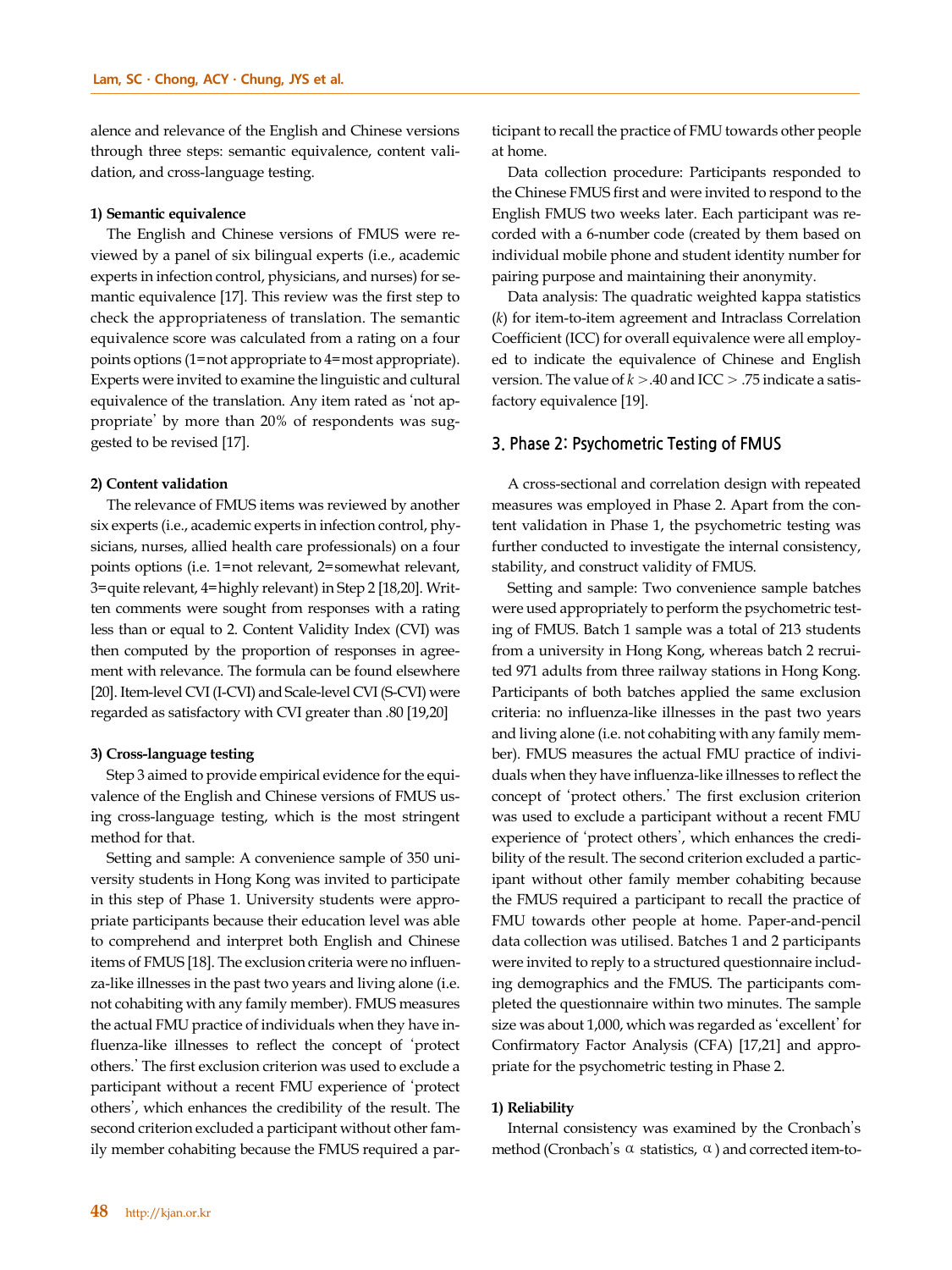tal correlation (person moment-product correlation coefficient, r). The former reflected the homogeneity of an entire scale and the value greater than .70 has been suggested as satisfactory [17,19]. The latter was used to test the individual coefficients of each item by computing the correlation of each individual item with the total score, excluding the evaluated item itself. This method can identify heterogeneous  $(r < .30)$  and over-redundant items  $(r > .70)$ . The recommended value of r should fall between .30 and .70 [17]. Data from Batches 1 and 2 samples were used to compute the internal consistency.

Stability was examined using the two-week test-retest reliability. ICC was employed to compute the agreement between the initial score of FMUS and the score obtained from the same participants two weeks later. A sample size of more than 83 valid-paired data is suggested by a conventional formula (expected ICC=.80, 95% Confidence Interval [CI] for ICC=.20 and 40% attrition rate) [22]. An ICC of greater than .75 indicates satisfactory stability. Batch 1 participants were selected to check stability because delivery of questionnaire to a group of the same university students was feasible due to the known class schedule. Moreover, the research team could monitor extraneous factors (e.g. outbreak of influence pandemic in the community, promotion of face mask use advertisements in mass media) during the two-week period to acknowledge interference.

#### **2) Validity**

Construct validation was examined through three methods: known-group method, Exploratory Factor Analysis (EFA) and CFA.

Known-groups method was commonly used to establish the construct validity of a scale. The literature has indicated that different FMU practices were consistently observed between healthcare professionals and laypersons [23,24] with more frequent FMU practice among healthcare professionals. Therefore, an independent t-test was conducted on independent variables to compare the FMUS scores of above two groups. If significant results in the known difference were obtained in the Batch 2 sample (i.e. mean score of FMUS of healthcare professionals greater than that of laypersons), then the construct validity of FMUS would be established [17,19].

Factor structure was examined using factor analysis which 'disentangles complex interrelationships among items and identifies items that go together as unified concepts' [22]. The preconceptions about categories (e.g. 'protect others' and 'protect self') might not always be valid when tested against actual responses from the study's

respondents. Factor analysis offers an objective method to visualise the underlying dimensions based on empirical data [22].

The EFA method was used to identify the internal structure of FMUS by combining all related items to form a factor-model of the measured construct [16,25,26]. A scree plot was yielded by applying maximum likelihood analysis (for normally-distributed data) to determine the factor number to be extracted [26]. The Varimax rotation method (for orthogonal rotation) with Kaiser normalisation was used to generate the factor solution. Data factorability was checked by the Kaiser-Myer-Olkin (KMO) index (>.60) and Bartlett's test of sphericity (*p*<.001) [21]. The factor loadings of the items to the respective latent factor should be greater than .40 [25]. Batch 1 sample was utilised to explore the internal structure of FMUS.

The CFA method was then used to verify whether a pre-specified factor model (i.e. obtained from the above EFA) provided a good fit to the data (Batch 2 sample) [25]. The following goodness-of-fit criteria were computed to determine the overall fit of data in model: chi-square/degree of freedom ratio  $(x^2/df)$  <5.00, Root Mean Square Residual (RMR) <1.00, Comparative Fit Index (CFI) and Goodness-of-fit Index (GFI) >.90, root mean square error of approximation (RMSEA) <.08 [27].

## **4. Instrument**

FMUS conceptualises the practice of FMU into two categories, namely, 'protect self' and 'protect others', under three common circumstances which are public area, clinics and home [3]. This six-item instrument measures how frequent individuals wear face mask with a given circumstance. The response option was a five-point scale (i.e. 'never', 'rarely', 'sometimes', 'frequently' and 'always') to represent the frequency of FMU practice. A score of 0 to 4 was assigned for options in ascending order. The summation of each item score ranged from 0 to 24 to represent the overall practice of FMU. A high score represents a high frequency of FMU. The comprehensibility has been evaluated by 76 respondents in a clinic with satisfactory results [3]. Approval for the use of the FMUS is obtained from the developer [3].

### **5. Ethical Consideration**

Ethical approval was obtained from the School of Science and Technology (Ref: ST-16/17-4) and Division Ethical Committee of Division of Nursing and Health Studies, The Open University of Hong Kong. The research team re-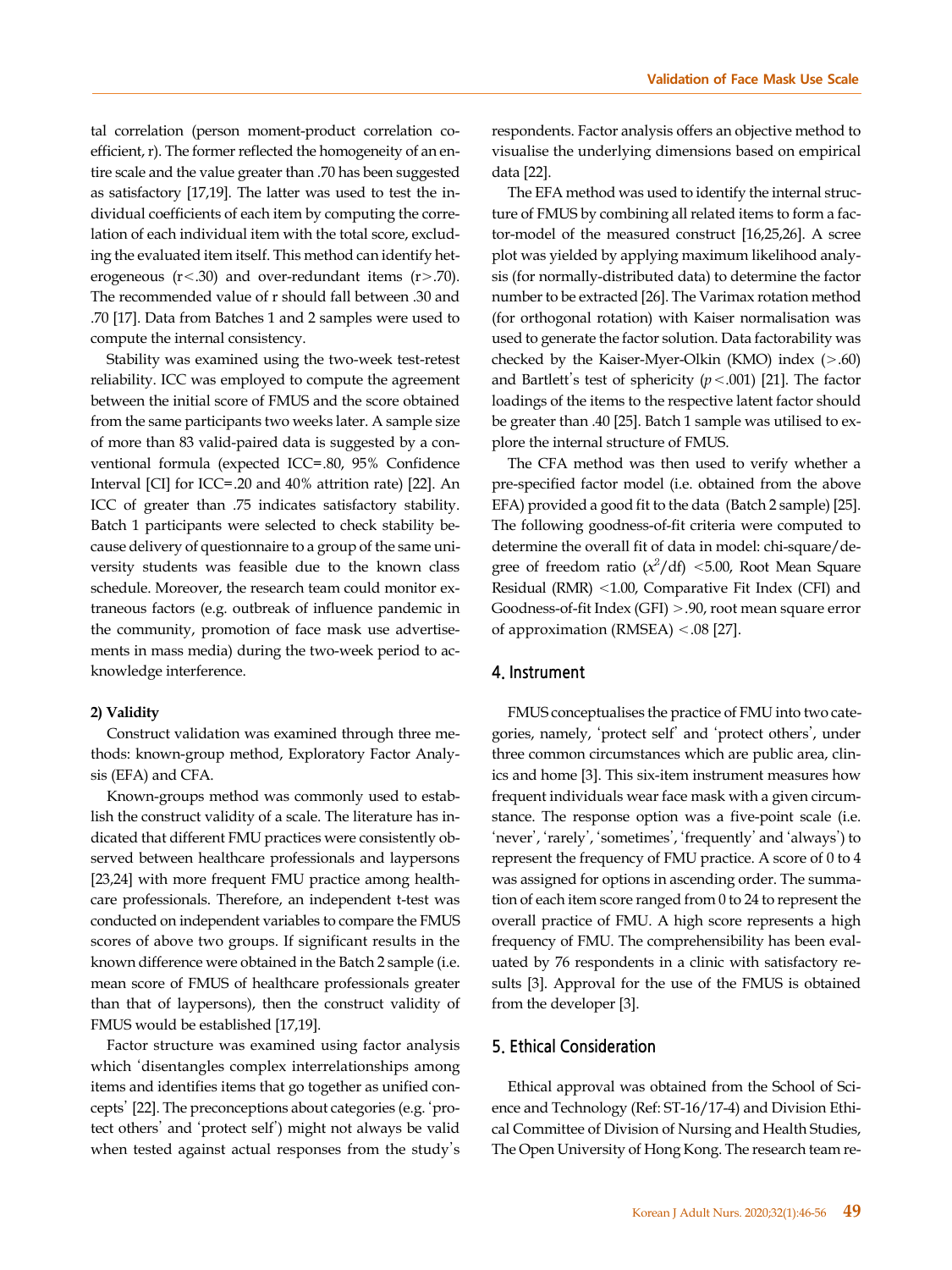produced the FMUS with permission from the developer [3]. Informed and/or implied consent was obtained from the participants through appropriate methods. All participants' personal information (except their self-generated codes) were not collected.

## **6. Data Analysis**

Statistical Product and Service Solutions version 25.0 for Windows (IBM SPSS Inc.) was used. Descriptive statistics (mean, standard deviations and percentage) were utilised to describe the samples and to compute the score of semantic equivalence and content validity. Inferential statistics (e.g. Cronbach's  $\alpha$ , ICC, *k*, independent t-test, statistics used in EFA) were employed as the abovementioned. AMOS version 7.0 (IBM SPSS Inc.) was adopted for CFA. A significant value of  $p$  was set at <.050.

## **RESULTS**

## **1. Phase 1 Result**

A panel of six bilingual experts commented that the translation was appropriate. The English and Chinese versions of FMUS indicated satisfactorily linguistic and cultural equivalence. The semantic equivalence of FMUS between English and Chinese versions was established. For content validity of FMUS, I-CVI and S-CVI were both 100%, indicating a satisfactory relevance of items and scale.

 A total of 350 university students were available in two university courses to perform cross-language testing. This phase study was participated by 160 students, and a total of 133 (attrition rate=16.9%, mean age=18.42±0.90) responded to the Chinese and English versions of FMUS during a two-week interval. The quadratic weighted *k* of items ranged from .53 to .73  $(p < .001)$  (Table 1) which supported the moderate to good item-to-item agreement. The ICC was .81 (95% CI=.74~.86, *p*<.001), which provided a satisfactory evidence of overall equivalence of English and Chinese versions of FMUS. Certain preliminary data were presented in an international conference on infection control [28,29].

## **2. Phase 2 Result**

Table 2 presents demographic characteristics of Batches 1 and 2 participants. For Batch 1, among the 567 first-year university students invited, 419 completed the questionnaires. By excluding the participants without influenzalike illnesses and family members' cohabitation, 213 data were available for analysis. For Batch 2, the research assistants invited the pedestrians (n=1,755) to respond to the survey in three railway stations and counted the number of refused cases (n=739). The response rate was 58.4%. After removing those based on the exclusion criteria, a total of 971 data were available for analysis.

Table 3 summarises the results of the psychometric properties of FMUS. According to the results on the two batches, Cronbach's  $\alpha$  was .80 (batch 1 sample) and .83 (batch 2 sample). The corrected item-total correlation coefficients of items ranged from .46 to .61 (Batch 1 sample) and .55 to .67 (Batch 2 sample). Both tests indicated the optimal internal consistency of FMUS. Based on the result of the Batch 1 sample, 213 data were available for pairing the initial and post two-week scores of FMUS. However, only 133 data (attrition rate=37.6%) could be paired for the stability analysis because of the unpaired data (n=59), incomplete data (n=13) and significant change on the number of influenza-like-illness (n=8). A two-week test re-test reliability was utilised to examine the stability of FMUS. The ICC was .84 (95% CI=.78~.89, *p*<.001), indicating satisfactory stability.

| <b>Table 1.</b> Agreement of English and Chinese items of Face Mask Use Scale<br>$(N=133)$ |  |  |
|--------------------------------------------------------------------------------------------|--|--|
|--------------------------------------------------------------------------------------------|--|--|

| (N=133) |  |
|---------|--|
|---------|--|

| Items                                                                                             | Weighted Kappa measure of<br>agreement<br>k value $(p)$ |
|---------------------------------------------------------------------------------------------------|---------------------------------------------------------|
| Item 1. I wear a face mask in public venues to protect myself against influenza-like-illness.     | $.53 \ (< .001)$                                        |
| Item 2. I wear a face mask in a doctor's clinic to protect myself against influenza-like-illness. | $.60 \ (< .001)$                                        |
| Item 3. I wear a face mask at home when I have symptoms of influenza-like-illness.                | $.65 \ (< .001)$                                        |
| Item 4. I wear a face mask in public venues when I have symptoms of influenza-like-illness.       | $.63 \ (< .001)$                                        |
| Item 5. I wear a face mask in a doctor's clinic when I have symptoms of influenza-like-illness.   | $.73$ ( $< .001$ )                                      |
| Item 6. I wear a face mask at home when family members have influenza-like-illness.               | $.59 \ (< .001)$                                        |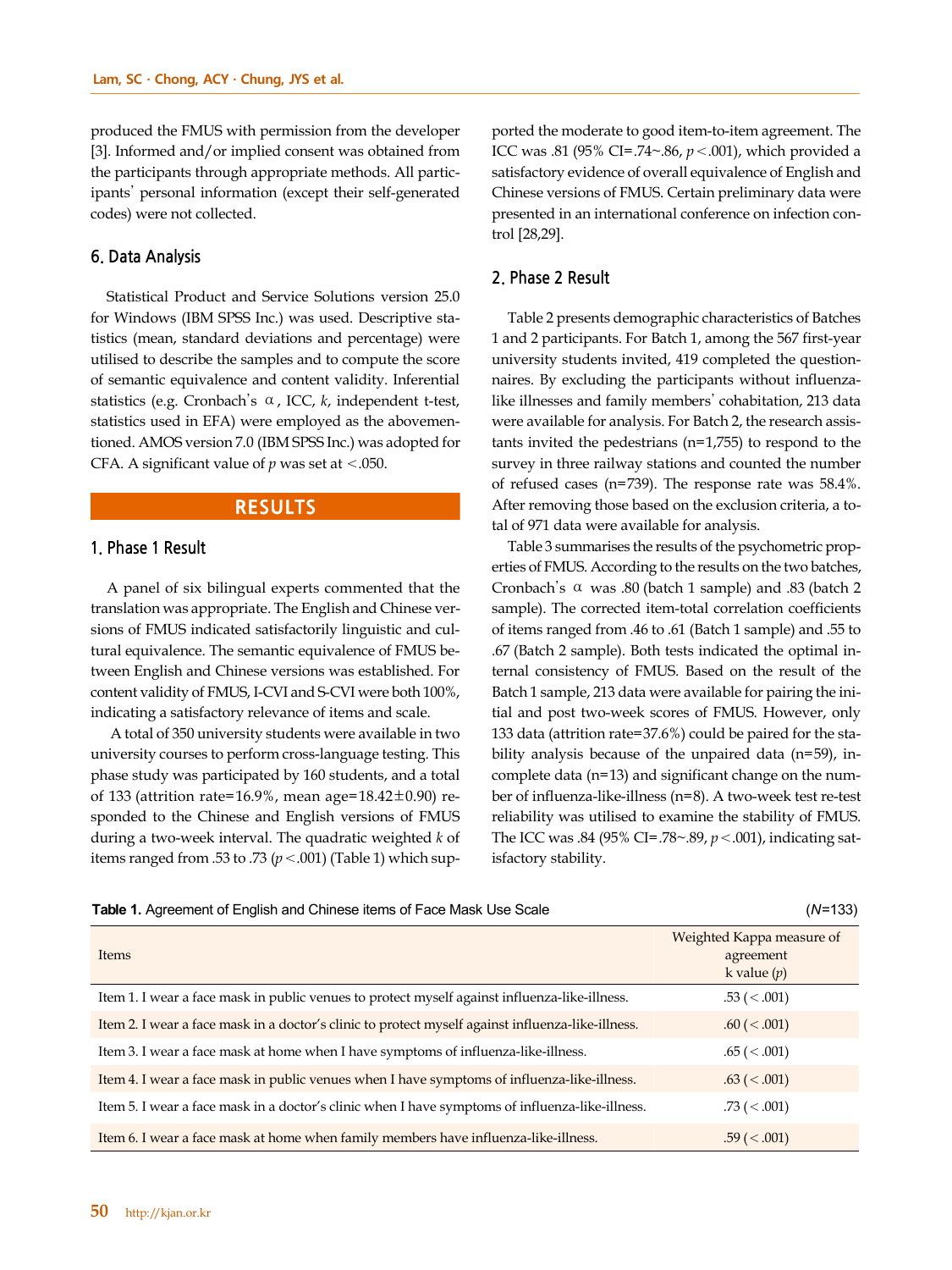Three methods were employed to establish the construct validity of FMUS. Firstly, known-groups method was used to check whether the study scale could differentiate the practice of FMU between healthcare professionals and laypersons based on the batch 2 sample. Independence t-test indicated a significant difference on overall FMU practice between healthcare professionals (mean score=11.30 $\pm$ 4.74) and laypersons (mean score=10.04 $\pm$ 5.18) (t=3.08, *p*=.002). Moreover, significant difference of FMU practice was found between two groups (healthcare professionals versus laypersons) regarding the circumstance in clinic (mean score of item 2=2.54 versus 2.12, t=-4.20, *p*<.001; mean score of item 5=2.97 versus 2.62, t=-3.79, *p*<.001).

Secondly, EFA was used to explore the internal structure of FMUS. The satisfactory KMO index (.74) and Bartlett's test of sphericity  $(p < .001)$  indicated the factorability of the Batch 1 data. Following the maximum likelihood analysis, a two-factor solution was indicated by the scree plot, where explained 71.91% of the total variance. The rotated solution yielded two factors with three items in each sub-construct. All items were loaded to its respective factor with a loading greater than .40. After rotation, the total variance explained was 60.69% for rotation sums of squared loadings. Factor 1 was named as 'cautious practice'(item 2, 4 and 5, 32.63% of variance), whereas factor 2 was named as 'negligent practice'(item 1, 3 and 6, 28.06% of variance). Table 4 presents the EFA results in detail.

Lastly, CFA was employed to verify this two-factor structure of FMUS based on the Batch 2 data. CFA indicated that all paths were significantly loaded to the hypothesised first-order two sub-constructs (range of loadings=.57~.94). However, the goodness-of-fit indices dem-

| Table 2. Characteristics of University Students and General Public | $(N=1184)$ |
|--------------------------------------------------------------------|------------|
|                                                                    |            |

onstrated a poor model fit  $(x^2/\text{df}=38.00$ , RMR=.12, RMSEA =.20, GFI=.92, CFI=.88). According to the modification indices of the covariances, two pairs of error terms with the largest modifications indices (i.e. items 3 and 6 as first pairs, items 2 and 4 as second pairs) co-varied [16,30]. The corrected model demonstrated good and satisfactory goodness-of-fit indices  $(x^2/df=4.02, RMR=.03, RMSEA=.06,$ GFI=.99, CFI=.99) in the first-order two sub-constructs model. Figure 1 illustrates the factor loadings and parameter estimation of each item to the hypothesised sub-constructs of FMUS. Supplementary information 1 attached English and Chinese FMUS.

## **DISCUSSION**

This is the first methodological study examining the psychometric properties of FMUS. Results showed that FMUS has satisfactory reliability with the evidence of optimal values of Cronbach's  $\alpha$  s and corrected-item-total correlation coefficients (data obtained from undergraduate students and general public), as well as satisfactory ICC value from the two-week test-retest reliability [17,19]. These findings indicated that FMUS has high internal consistency and stability in this study.

The EFA of the FMUS identified a two-factor structure that comprises two ambivalent practices on FMU. 'Cautious practice'(Item 2, 4 and 5) reflected the cautious FMU practice in perceived high-risk environment which was susceptible to infection. The concept revealed that people perceived doctors' clinic and public areas as high-risk environment for being infected or infecting others. A local study also showed that people wore face mask frequently in clinics or hospitals for protecting oneself and others in

| Variables                  |                                                                         | Batch 1 (n=213)                 | Batch 2 (n=971)                    |  |
|----------------------------|-------------------------------------------------------------------------|---------------------------------|------------------------------------|--|
|                            | Categories                                                              | $n$ (%) or Mean $\pm$ SD        | $n$ (%) or Mean $\pm$ SD           |  |
| Age (year)                 |                                                                         | $20.14 \pm 3.14$                | $36.94 \pm 14.78$                  |  |
| Gender                     | Men<br><b>Women</b>                                                     | 154(72.3)<br>59(27.7)           | 389(40.1)<br>582 (59.9)            |  |
| Living with family members |                                                                         | $3.50 \pm 1.21$                 | $3.13 \pm 1.23$                    |  |
| Marital status             | Single/divorced/separated/widowed<br>Married/co-habited                 | 208(97.7)<br>3(1.4)             | 343(35.3)<br>628(64.7)             |  |
| Education background       | Primary school or below<br>Secondary school<br>Tertiary school or above | 0(0.0)<br>20(9.4)<br>187 (87.8) | 54(5.6)<br>305(31.4)<br>611 (62.9) |  |
| Influenza-like illness     |                                                                         | $2.74 \pm 1.83$                 | $4.27 \pm 3.35$                    |  |

Batch 1=university students; Batch 2=general public; SD=standard deviation.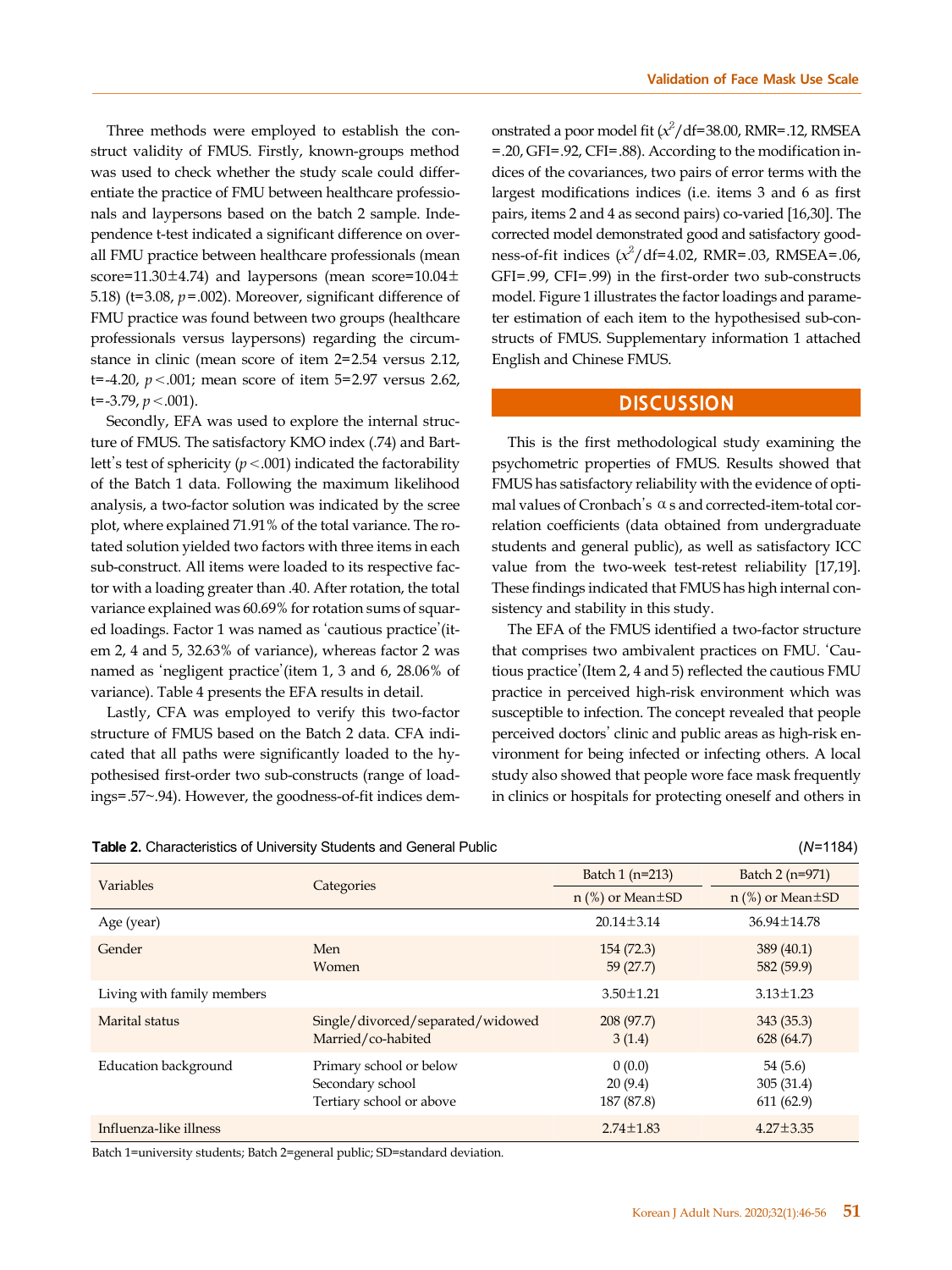|                            |                                        |                                                                                                                      | The current study                                                                                                                                                                                                                                             | $Ho(2012)$ <sup>†</sup>                                      |
|----------------------------|----------------------------------------|----------------------------------------------------------------------------------------------------------------------|---------------------------------------------------------------------------------------------------------------------------------------------------------------------------------------------------------------------------------------------------------------|--------------------------------------------------------------|
| Items                      | Methods                                | Statistic methods/sample                                                                                             | Results                                                                                                                                                                                                                                                       | Results                                                      |
| Reliability                |                                        |                                                                                                                      |                                                                                                                                                                                                                                                               |                                                              |
| 1. Internal<br>consistency | Cronbach's<br>method                   | Cronbach's $\alpha$ statistic<br>Batch 1<br>Batch 2                                                                  | $\alpha$ of scale=.80<br>$\alpha$ of scale=.83                                                                                                                                                                                                                | <b>NA</b>                                                    |
|                            | Corrected<br>item-total<br>correlation | Person moment-product<br>correlation coefficient/<br>Batch 1<br>Batch 2                                              | Corrected item-total correlation=.46~.61<br>Corrected item-total correlation=.55~.67                                                                                                                                                                          | NA                                                           |
| 2. Stability               | reliability                            | 2-week test-retest Intraclass correlation coefficient/<br>subset of Batch 1 <sup>†</sup>                             | r=.84, $p < .001$ , 95% CI=.78~.89                                                                                                                                                                                                                            | <b>NA</b>                                                    |
| Validity                   |                                        |                                                                                                                      |                                                                                                                                                                                                                                                               |                                                              |
| 1. Face<br>validity        | Review by target<br>population         | Frequency and percentage                                                                                             | <b>NA</b>                                                                                                                                                                                                                                                     | Proper<br>comprehension<br>(76 respondents<br>in the clinic) |
| 2. Content<br>validity     | Review by expert CVI<br>panel          |                                                                                                                      | I-CVI=1.00, S-CVI=1.00                                                                                                                                                                                                                                        | NA                                                           |
| 3. Construct<br>validity   | Known-group<br>method                  | Independent t-test (Difference of<br>FMU practice between<br>healthcare professionals and<br>laypersons)/<br>Batch 2 | Significant difference was found.<br>Healthcare professionals obtained<br>higher FMUS score than that of<br>laypersons for total score (11.30 vs<br>10.04; t=3.08, $p=0.002$ ) and some item<br>scores. (2.54~2.97 vs 2.12~2.62;<br>t=3.79~4.20, $p < .001$ ) | NA                                                           |
|                            | Factor analysis                        | Exploratory factor analysis/<br>Batch 1                                                                              | Two-factor structure:<br>KMO=.736; Bartlett's test of Sphericity:<br>$x^2$ =2,436.58, d.f.=15, p < .001.<br>Total variance explained=60.69% for<br>rotation sums of squared loadings.                                                                         |                                                              |
|                            |                                        | Confirmatory factor analysis/<br>Batch 2                                                                             | $x^2$ /df=4.02, RMR=.03, RMSEA=.06,<br>GFI=.99, CFI=.99. (First-order CFA<br>model)                                                                                                                                                                           |                                                              |

#### **Table 3.** Reliability and Validity of the Face Mask Use Scale with Comparisons of Previous Study

CI=confidence interval; FMU=face mask use; FMUS=face mask use scale; GFI=goodness-of-fit index; I-CVI=item-level content validity index; KMO=Kaiser-Myer-Olkin; NA=not available; RMR=root mean square residual; RMSEA=root mean square error of approximation; S-CVI=scale-level content validity index on average; <sup>†</sup>Ho HSW. Use of face masks in a primary care outpatient setting in Hong Kong: knowledge, attitudes and practices. Public Health. 2012;126 (12):1001-6; <sup>†</sup>The result was calculated based on 133 university students.

non-pandemic period (81.9~91.8%) [3]. In public areas, people with ILI demonstrated high caution to prevent the spread of influenza. This phenomenon of FMU practice was consistently observed in several local studies (86.5~ 95.0%) after 2003 (i.e. year with the pandemic of Severe Atypical Respiratory Symptoms, SARS) [3,12,13]. By contrast, 'negligent practice' (item 1, 3 and 6) reflected the negligent practice of FMU in perceived safe environment

which was unsusceptible to infection. In home environment, the literature indicated that people with or without ILI would unlikely wear face mask to protect oneself or others [3,31]. Although the practice rate varied from 33.3% to 65.7%, people perceived home as a safer environment compared with the circumstances of clinic. Moreover, cross infection rate was remarkably high in a closed environment like home [32]. In public areas, several studies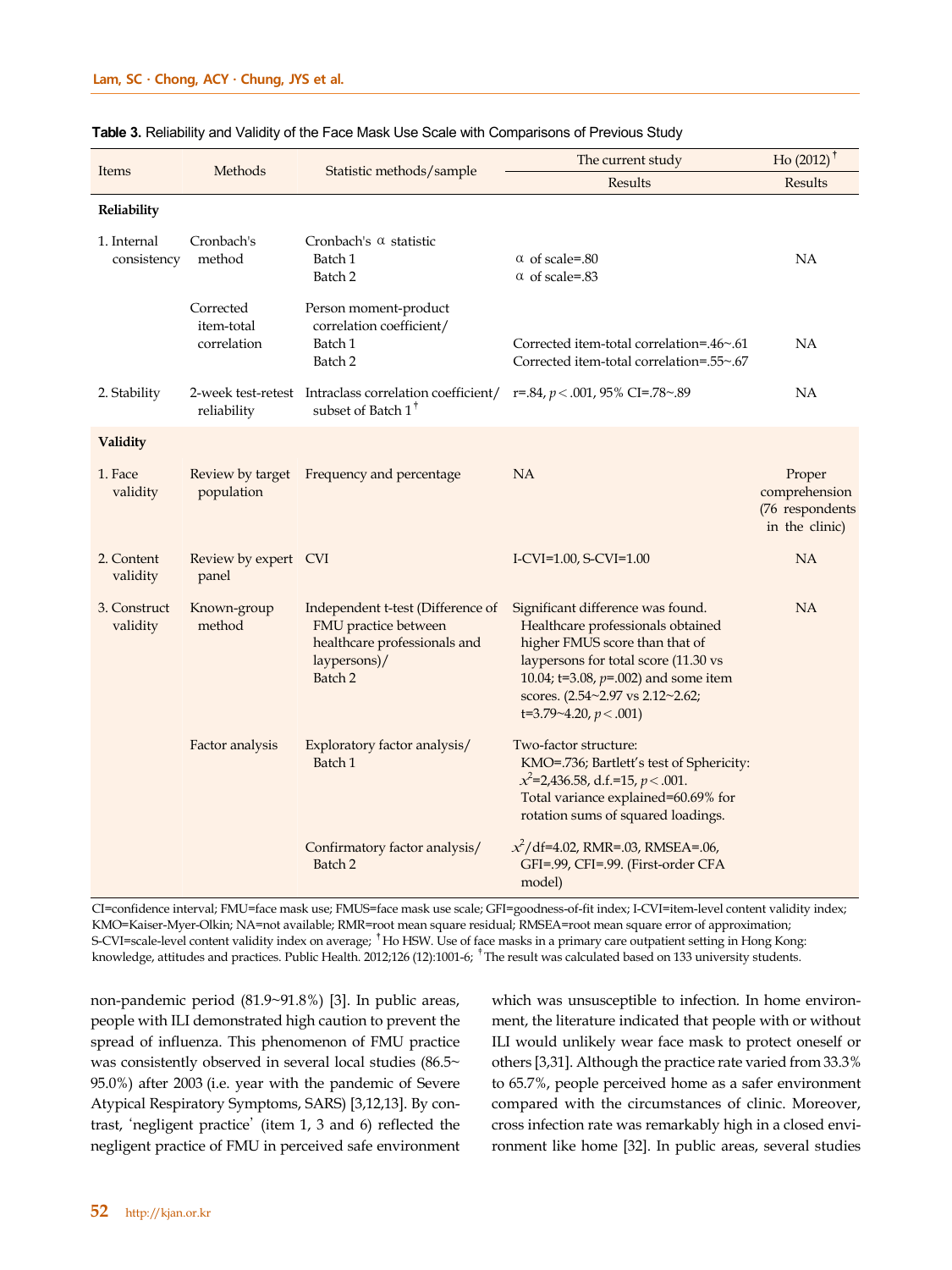|                                                                                              | Factor loadings   |                    |  |
|----------------------------------------------------------------------------------------------|-------------------|--------------------|--|
| Items                                                                                        | Cautious practice | Negligent practice |  |
| 2. I wear a face mask in a doctor's clinic to protect myself against influenza-like-illness. | 0.64              |                    |  |
| 4. I wear a face mask in public venues when I have symptoms of influenza-like-illness.       | 0.65              |                    |  |
| 5. I wear a face mask in a doctor's clinic when I have symptoms of influenza-like-illness.   | 0.97              |                    |  |
| 1. I wear a face mask in public venues to protect myself against influenza-like-illness      |                   | 0.50               |  |
| 3. I wear a face mask at home when I have symptoms of influenza-like-illness.                |                   | 0.74               |  |
| 6. I wear a face mask at home when family members have influenza-like-illness.               |                   | 0.80               |  |
| Cronbach's $\alpha$ of subscales                                                             | .82               | .75                |  |





**Figure1.** Confirmatory factor analysis model of Face Mask Use Scale.

found that only 21.5% to 73.8% people would wear face mask for self-protection [3,13]. The same circumstance was employed, but people practice FMU differently for protecting oneself and others which was consistently demonstrated in previous decade locally. The two-factor structure of FMUS identified in EFA was further confirmed using CFA in a large public sample. The items were loaded to the hypothesised latent factors with satisfactory loadings and in correct pathways. Considering certain modifications of co-variances, the goodness-of-fit indices were all satisfactory. These results confirmed that the internal factor structure of FMUS was good, which establishes construct validity.

FMUS have important clinical and research implications. A six-item FMUS conceptualised the practice of FMU in two categories (protecting oneself and others) and three circumstances (i.e. public, home, and clinics) that comprehensively and swiftly collected all essential data about FMU. The data informed the authority department or government for designing a tailor-made health promotion campaign on FMU, particularly those 'negligent practice' in influenza pandemic. Community health nurse who equips knowledge of primary healthcare and nursing practice in a community setting to provide cost-effective preventive care [33] and health education to communities or populations is one of appropriate professionals to monitor and promote this public health behaviour regarding FMU, particularly the 'negligent practice'. For research application, FMUS was the first Chinese and English questionnaire measuring the practice of face mask use in public. This study employed cross-language testing for establishing the translation equivalence. Results of the quadratic weighted kappa and ICC indicated that Chinese and English versions of FMUS were equivalent in item and scale levels. These findings can facilitate the investigation of the practice of FMU in cross-cultural study [16,18]. Without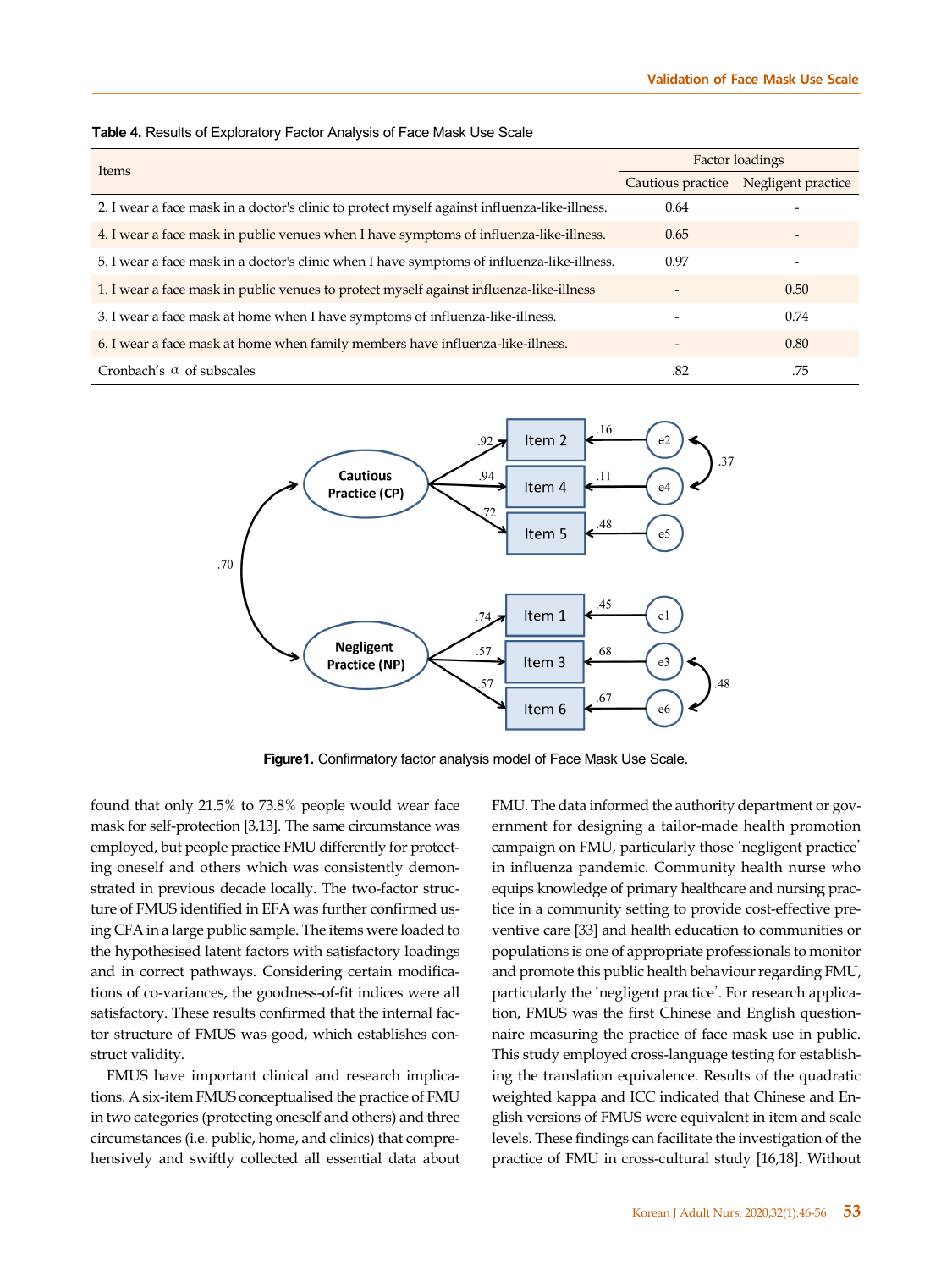any previous result for comparison on psychometric property, this study recruited large samples with extensive demographic backgrounds, such as wide range of ages, different educational levels and ILI history which added confidence on the generalisability of the findings.

Certain limitations deserved attention. First, the attrition rate of student sample (37.6%) in conducting a twoweek test-retest reliability was high which might be prone to an overestimated value of ICC [34]. Although the scheduled classes of students can facilitate the accurate retest period, the class attendance rate and extraneous factors (e.g. history of ILI in-between retest period) were uncontrollable. Moreover, the research team considered the use of public for conducting the two-week test-retest reliability infeasible. Therefore, future studies should consider selecting a stable group for performing test-retest check. Secondly, criterion-related validation was lacking in this study. No criteria measure of FMU can be recognised as a comparative measure (i.e., gold standard) which provided nothing about the concurrent validity of FMUS. The predictive validity of FMUS was also absent in this study. Further research could explore whether the FMUS predicts the number of influenza infection annually. Lastly, FMUS is a self-reporting instrument subject to response bias. The research team employed two exclusion criteria (i.e. no ILI in the past two years or living alone) unmentioned in previous studies to enhance the credibility of the responses, but the actual practice of FMU of individuals was not cross-checked. Future study could supplement this evidence by using observational research. Besides, the FMUS should not be applicable to those people who are living alone because two items (i.e., item 3 and 6) were irrelevant to them.

# **CONCLUSION**

FMU is one of the most effective non-pharmaceutical methods to prevent the transmission of influenza. The study suggests that FMUS is a reliable and valid instrument to comprehensively measure the practice of FMU. The brevity and self-reporting nature of FMU facilitate its use in population-based study. FMUS can be used to advance the understanding on the practice of FMU among public. The equivalence between Chinese and English FMUS also favours its application over other instruments for cross-cultural comparisons. This poses clinical and research implications for those community health nurse who works on respiratory protection. Further research should be conducted on the 'negligent practice' of FMU.

#### **CONFLICTS OF INTEREST**

The authors declared no conflict of interest.

## **AUTHORSHIP**

Conception and design of the study - LSC, CACY, and CJYS; Acquisition of data - CJYS, LMY, CLM, SCY, WEYN, MYM, LaMT, CMM, TKY, COL, SFK, and CJHM; Data analysis - LSC, CACY, CJYS, LMY, CLM, SCY, WEYN, MYM, LaMT, CMM, TKY, COL, and SFK; Interpretation of data - LSC, CACY, LMY, CLM, SCY, WEYN, MYM, LaMT, CMM, TKY, COL, and SFK; Drafting the manuscript - LSC, CACY, CJYS, and CJHM; Critically review - LSC, CACY, and CJYS.

#### **ACKNOWLEDGEMENT**

This paper is partially funded by the School Unit Fund, School of Science and Technology, The Open University of Hong Kong (Ref: ST-16/17-4).

The ethical approval was given by the School of Science and Technology (Ref: ST-16/17-4) and the Division Ethical Committee (Ref: NA), The Open University of Hong Kong.

The authors would like to thank the FMUS developer, HO, Hilda Sze Wing, for her approval to use the scale and support to this study.

# **REFERENCES**

1. World Health Organization. Infection prevention and control of epidemic-and pandemic-prone acute respiratory diseases in health care: World Health Orgianzation guidelines [Internet]. Geneva: World Health Organization; 2014 [cited 2019 December 23]. Available from:

[https://www.who.int/csr/bioriskreduction/infection\\_contr](https://www.who.int/csr/bioriskreduction/infection_control/publication/en/) ol/publication/en/

2. World Health Organization. Influenza (seasonal) [Internet]. Geneva: World Health Organization; 2018 [cited 2018 February 8]. Available from:

[https://www.who.int/news-room/fact-sheets/detail/influen](https://www.who.int/news-room/fact-sheets/detail/influenza-(seasonal)) za-(seasonal)

3. Ho HSW. Use of face masks in a primary care outpatient setting in Hong Kong: knowledge, attitudes and practices. Public Health. 2012;126(12):1001-6.

https://doi.org/10.1016/j.puhe.2012.09.010

- 4. Wu P, Goldstein E, Ho LM, Wu JT, Tsang T, Leung GM, et al. Excess mortality impact of two epidemics of pandemic influenza A (H1N1pdm09) virus in Hong Kong. Influenza and Other Respiratory Viruses. 2014;8(1):1-7. https://doi.org/10.1111/irv.12196
- 5. Department of health. Weekly consultation rates of influenzalike illness reported by General Out-patient Clinics (GOPC) and Private Medical Practitioner (PMP) Clinics 2017 [Internet]. 2017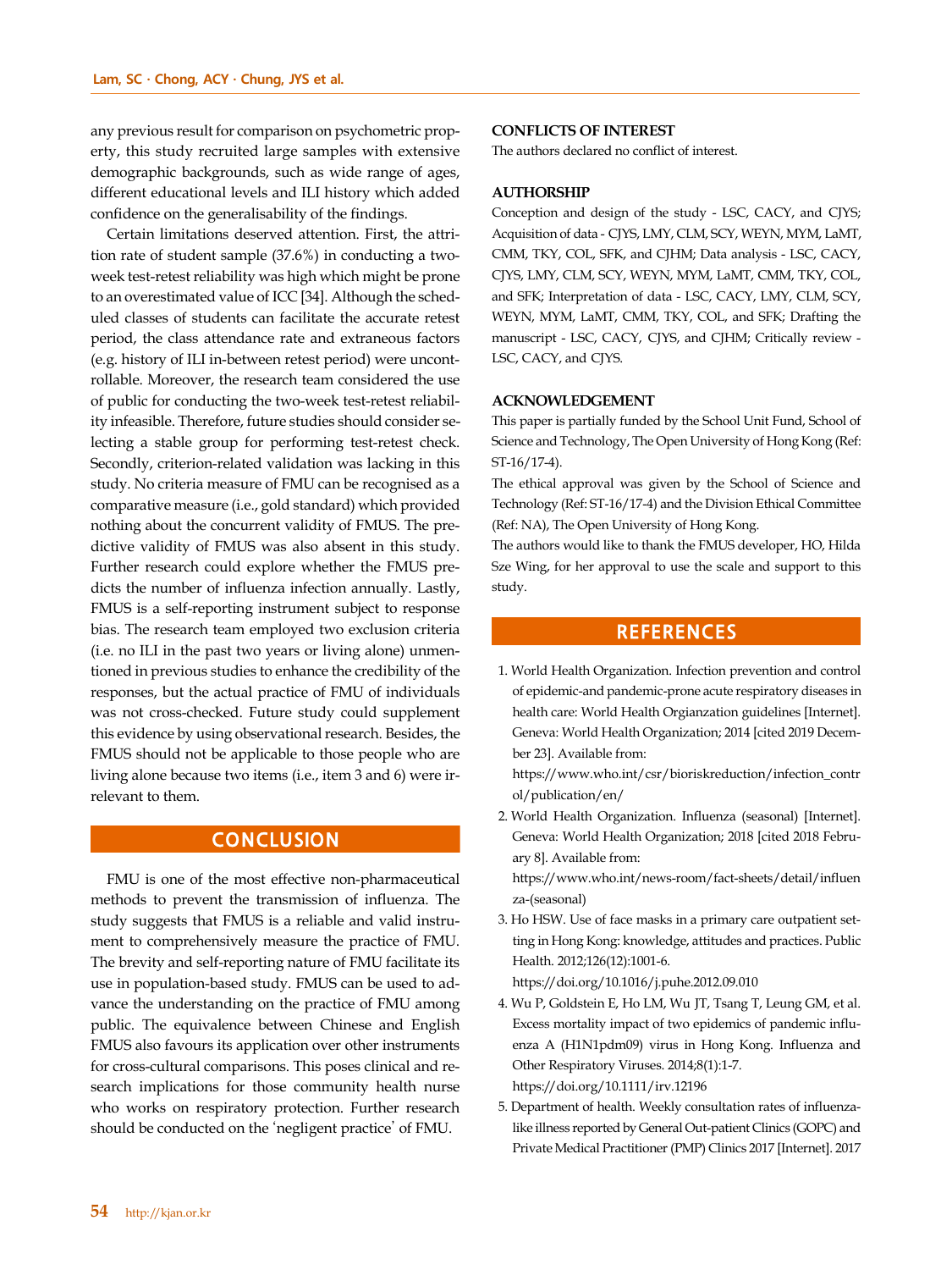[cited 2018 February 8]. Available from:

[https://www.chp.gov.hk/en/statistics/data/10/26/44/292/](https://www.chp.gov.hk/en/statistics/data/10/26/44/292/6306.html) 6306.html

- 6. Centers for Disease Control and Prevention. Influenza (Flu) [Internet]. US: Department of Health & Human Services; 2016 [cited 2018 February 8]. Available from: https://www.cdc.gov/flu/index.htm
- 7. Brienen NC, Timen A, Wallinga J, van Steenbergen JE, Teunis PF. The effect of mask use on the spread of influenza during a pandemic. Risk Analysis. 2010;30(8):1210-8. https://doi.org/10.1111/j.1539-6924.2010.01428.x
- 8. Chughtai AA, Seale H, Chi Dung T, Maher L, Nga PT, Mac-Intyre C. Current practices and barriers to the use of facemasks and respirators among hospital-based health care workers in Vietnam. American Journal of Infection Control. 2015;43(1): 72-7. https://doi.org/10.1016/j.ajic.2014.10.009
- 9. Makison Booth C, Clayton M, Crook B, Gawn JM. Effectiveness of surgical masks against influenza bioaerosols. Journal of Hospital Infection. 2013;84(1):22-6.

https://doi.org/10.1016/j.jhin.2013.02.007

- 10. Sim SW, Moey KSP, Tan NC. The use of facemasks to prevent respiratory infection: a literature review in the context of the Health Belief Model. Singapore Medical Journal. 2014;55(3): 160-7. https://doi.org/10.11622/smedj.2014037
- 11. Smith SM, Sonego S, Wallen GR, Waterer G, Cheng AC, Thompson P. Use of non-pharmaceutical interventions to reduce the transmission of influenza in adults: a systematic review. Respirology. 2015;20(6):896-903. https://doi.org/10.1111/resp.12541
- 12. Chan EY, Cheng CK, Tam G, Huang Z, Lee P. Knowledge, attitudes, and practices of Hong Kong population towards human A/H7N9 influenza pandemic preparedness, China, 2014. BMC Public Health. 2015;15:943. https://doi.org/10.1186/s12889-015-2245-9
- 13. Lau JT, Griffiths S, Choi KC, Lin C. Prevalence of preventive behaviors and associated factors during early phase of the H1N1 influenza epidemic. American Journal of Infection Control. 2010;38(5):374-80.

https://doi.org/10.1016/j.ajic.2010.03.002

- 14. Lau J, Griffiths S, Au D, Choi K. Changes in knowledge, perceptions, preventive behaviours and psychological responses in the pre-community outbreak phase of the H1N1 epidemic. Epidemiology and Infection. 2011;139(1):80-90. https://doi.org/10.1017/S0950268810001925
- 15. McDowell I. Measuring health: a guide to rating scales and questionnaires. New York: Oxford University Press; 2006.
- 16. Lam SC, Chan ZSL, Chong ACY, Wong WWC, Ye J. Adaptation and validation of Richmond Compulsive Buying Scale in Chinese population. Journal of Behavioral Addictions. 2018; 7(3):760-9. https://doi.org/10.1556/2006.7.2018.94
- 17. Streiner DL, Norman GR, Cairney J. Health measurement scales: a practical guide to their development and use. 5th ed. New York: Oxford University Press; 2015.
- 18. Lam SC, Yeung CCY, Chan JHM, Lam DWC, Lam AHY, Annesi-Maesano I, et al. Adaptation of the score for allergic rhinitis in the Chinese population: psychometric properties and diagnostic accuracy. International Archives of Allergy and Immunology. 2017;173(4):213-24. https://doi.org/10.1159/000477727
- 19. Portney LG, Watkins MP. Foundations of clinical research: applications to practice. 3rd ed. NJ: Prentice Hall Upper Saddle River; 2009.
- 20. Polit DF, Beck CT. The content validity index: are you sure you know what's being reported? Critique and recommendations. Research in Nursing & Health. 2006;29(5):489-97. https://doi.org/10.1002/nur.20147
- 21. Tabachnick BG, Fidell LS, Ullman JB. Using multivariate statistics. 7th ed. MA: Pearson Boston; 2019.
- 22. Lam C. Development and validation of a quality of life instrument for older Chinese people in residential care homes [dissertation]. Hong Kong: The Chinese University of Hong Kong; 2015.
- 23. Chau J, Thompson DR, Lee D, Twinn S. Infection control practices among hospital health and support workers in Hong Kong. Journal of Hospital Infection. 2010;75(4):299-303. https://doi.org/10.1016/j.jhin.2009.10.014
- 24. Yang P, Seale H, MacIntyre CR, Zhang H, Zhang Z, Zhang Y, et al. Mask-wearing and respiratory infection in healthcare workers in Beijing, China. The Brazilian Journal of Infectious Diseases. 2011;15(2):102-8.
- 25. Floyd FJ, Widaman KF. Factor analysis in the development and refinement of clinical assessment instruments. Psychological Assessment. 1995;7(3):286-99. https://doi.org/10.1037/1040-3590.7.3.286
- 26. Costello A, Osborne J. Best practices in exploratory factor analysis: four recommendations for getting the most from your analysis. Practical Assessment, Research & Evaluation. 2005; 10(7):1-9.
- 27. Byrne BM. Structural equation modeling with AMOS: basic concepts, applications, and programming. 3rd ed. New York: Routledge; 2016.
- 28. Chong ACY, Lam SC, Chan LM, Lam MY, Tong KY, Lam MT, et al. Psychometric properties of Face Mask Use Scale. American Journal of Infection Control. 2017;45(6):47-8. https://doi.org/10.1016/j.ajic.2017.04.075
- 29. Chung JYS, Cheung JHM, Chong ACY, Lam SC. Practice of Face Mask Use Scale: cross-language testing of Chinese and English versions. American Journal of Infection Control. 2017; 45(6):162-3. https://doi.org/10.1016/j.ajic.2017.04.230
- 30. Gaskin J. Confirmatory factor analysis [Internet]. Statwiki; 2019